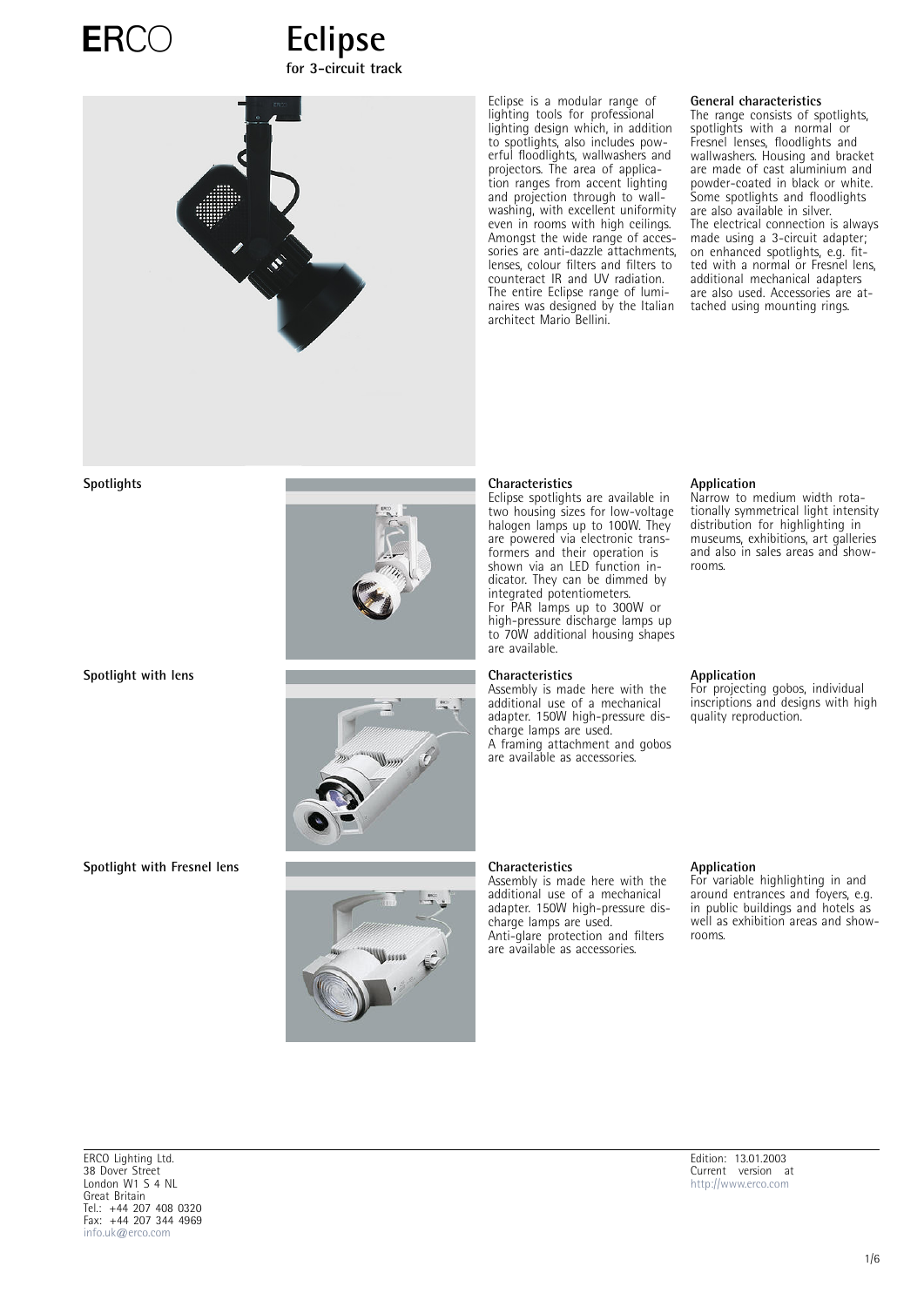







For wide-beam general lighting, high-pressure discharge lamps up to 150W are used. Safety glasses acting as lamp covers and aluminium reflectors are used. The necessary control gear is located in the luminaire housing.

### **Wallwashers Characteristics**

When using low-voltage halogen lamps up to 100W/12V or 35W high-pressure discharge lamps an even illumination of walls can be obtained in rooms up to 6m high. All wallwashers are equipped with a washlight accessory. This contains a spread lens and the wallwasher reflector typical to ERCO.

### **Application**

Wide-beam, axially symmetric light intensity distribution, for wash-lighting surfaces in galleries and shopping malls as well as general lighting in sales areas and presentational areas.

### **Application**

Optimised, asymmetrical light intensity distribution from a highly efficient reflector system giving an even wash-lighting especially on high walls, uses include museums, exhibitions and art galleries, showrooms and around entrances.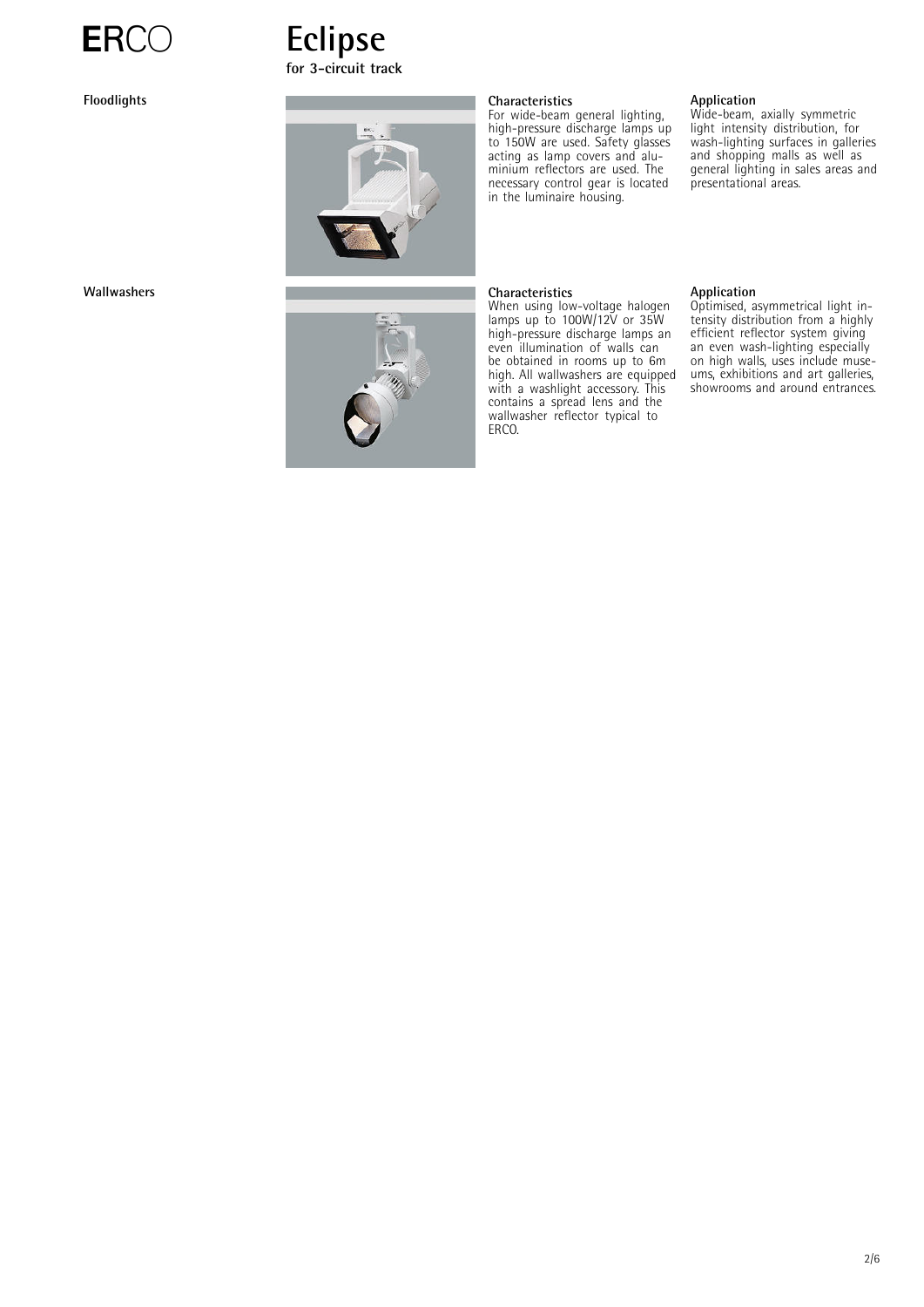



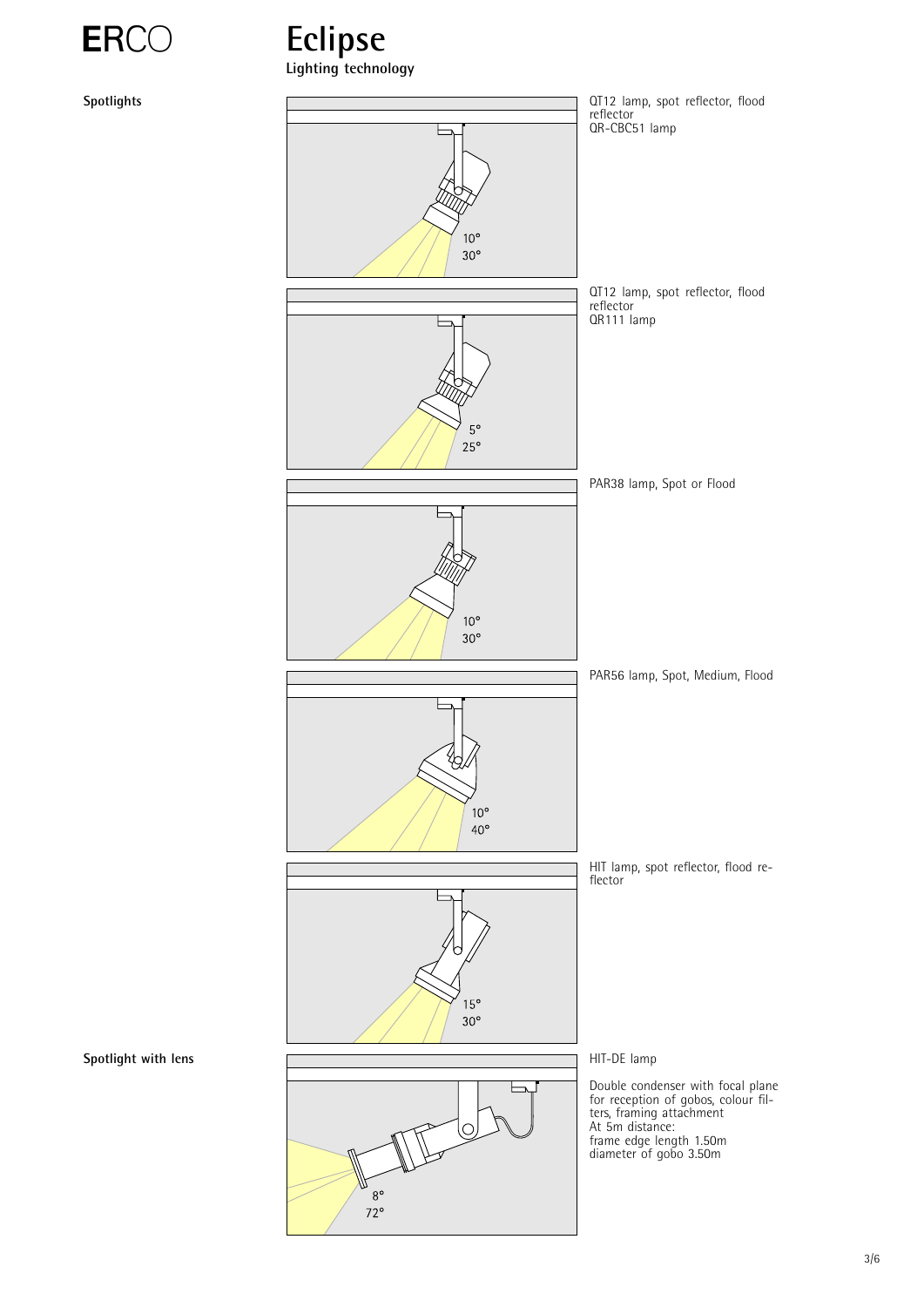

# ERCO Eclipse **Lighting technology**

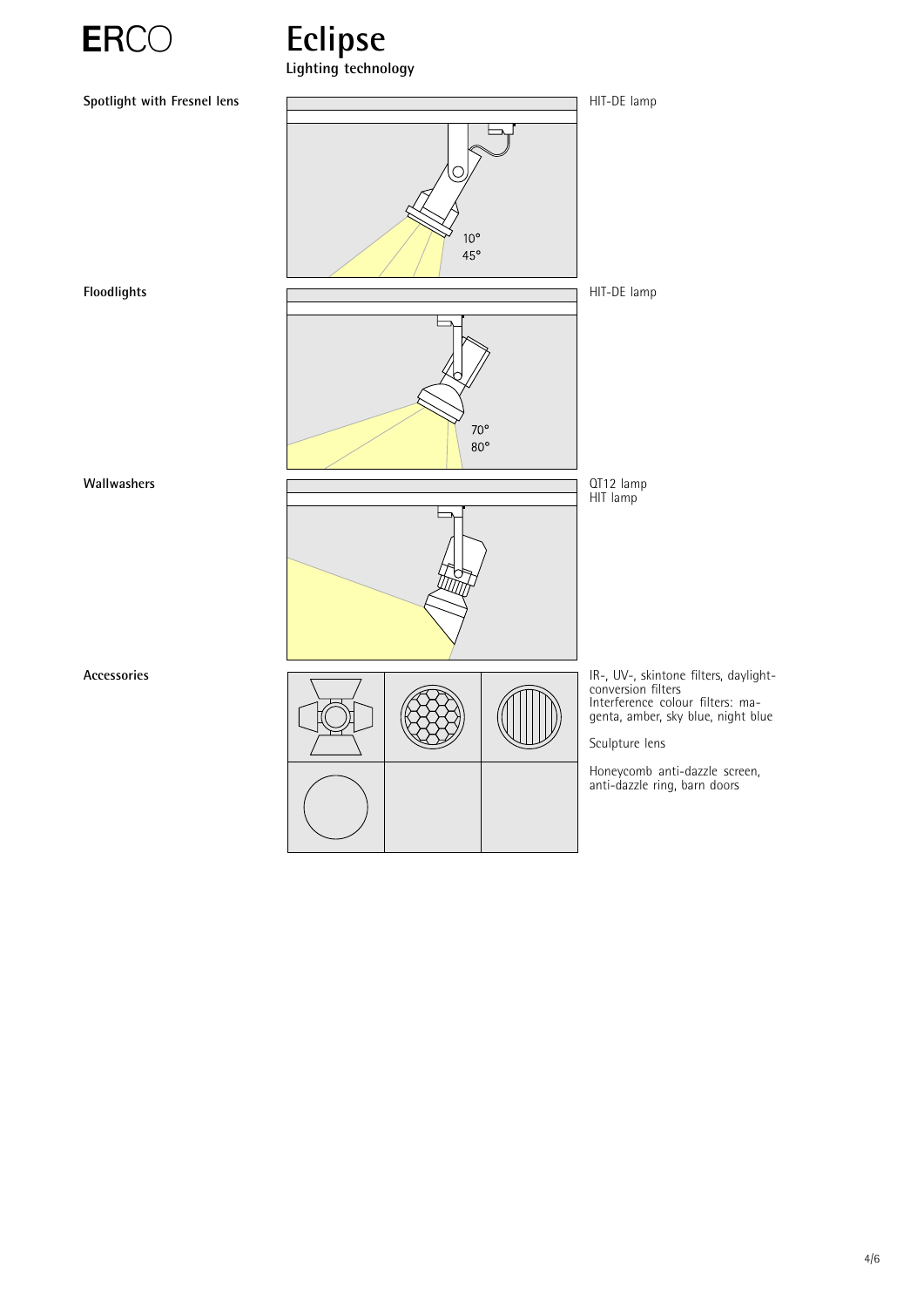

**Luminaire arrangement**